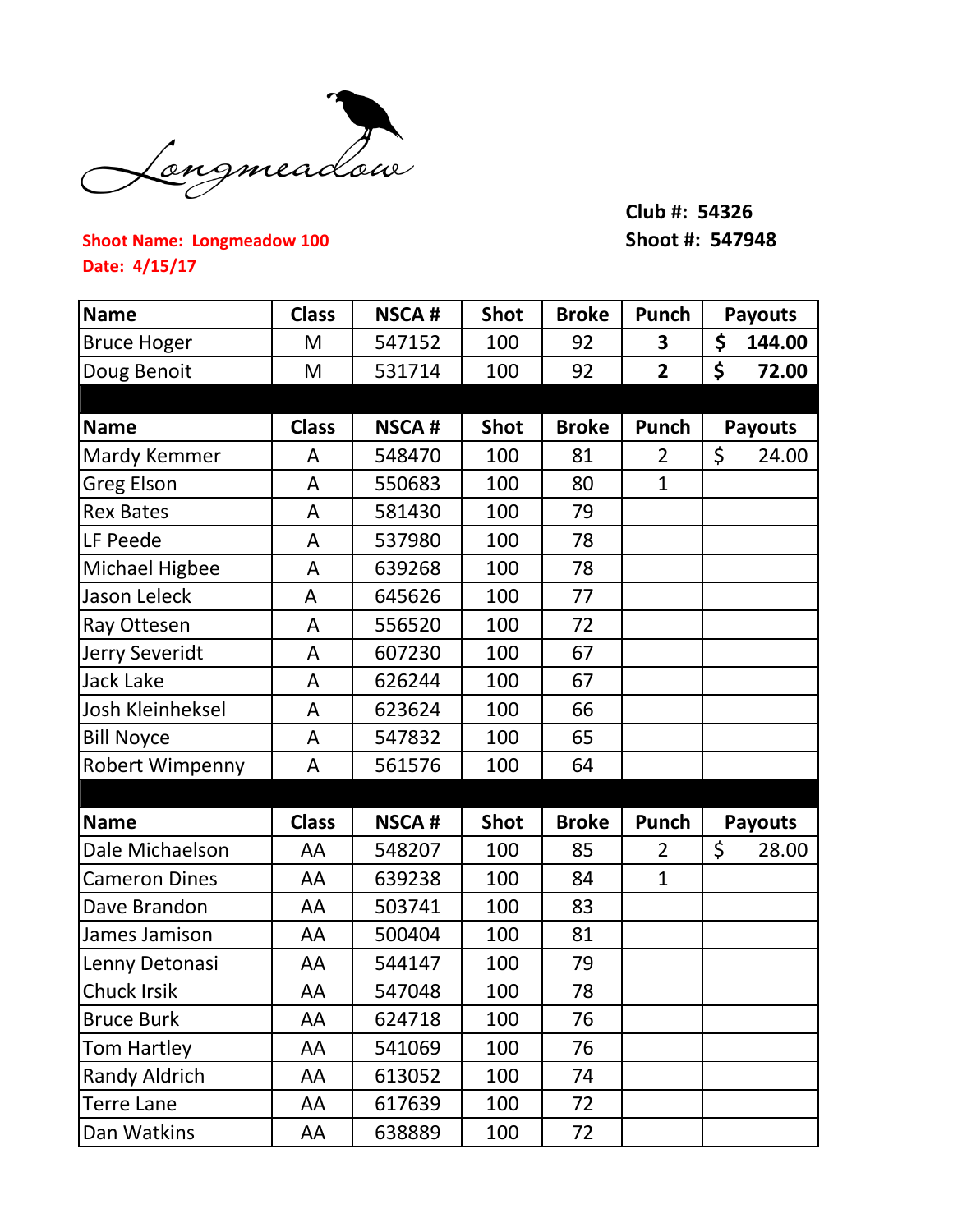| Clay Boelz            | AA           | 531952       | 100         | 71           |                |                |
|-----------------------|--------------|--------------|-------------|--------------|----------------|----------------|
| <b>Tim Travis</b>     | AA           | 500538       | 100         | 70           |                |                |
| <b>Brett Renck</b>    | AA           | 616825       | 100         | 68           |                |                |
|                       |              |              |             |              |                |                |
| <b>Name</b>           | <b>Class</b> | <b>NSCA#</b> | <b>Shot</b> | <b>Broke</b> | Punch          | <b>Payouts</b> |
| <b>Curtis Webster</b> | B            | 608564       | 100         | 76           | $\mathbf{1}$   | \$<br>8.00     |
| David Zarlengo        | B            | 547246       | 100         | 73           |                |                |
| <b>Todd Renck</b>     | B            | 626245       | 100         | 69           |                |                |
| Frank Mihoda          | B            | 533333       | 100         | 66           |                |                |
|                       |              |              |             |              |                |                |
| <b>Name</b>           | <b>Class</b> | <b>NSCA#</b> | <b>Shot</b> | <b>Broke</b> | Punch          | <b>Payouts</b> |
| <b>Robby Bartlett</b> | <b>Buddy</b> |              | 100         | 48           |                |                |
| <b>Kris Duzik</b>     | <b>Buddy</b> | Kris         | 100         | 27           |                |                |
|                       |              |              |             |              |                |                |
| <b>Name</b>           | <b>Class</b> | <b>NSCA#</b> | <b>Shot</b> | <b>Broke</b> | Punch          | <b>Payouts</b> |
| <b>Tom Saunders</b>   | С            | 622917       | 100         | 70           | 2              | \$<br>20.00    |
| Kathy Higgins         | $\mathsf C$  | 546672       | 100         | 70           | $\overline{2}$ |                |
| Lou Vittorio          | $\mathsf C$  | 608221       | 100         | 68           | $\mathbf{1}$   |                |
| Tammy Bartlett        | $\mathsf C$  | 646440       | 100         | 68           | $\mathbf{1}$   |                |
| <b>Gary Benson</b>    | C            | 639313       | 100         | 68           | $\mathbf{1}$   |                |
| <b>Jeff Irsik</b>     | $\mathsf C$  | 610821       | 100         | 67           |                |                |
| <b>Roxy Haines</b>    | C            | 548647       | 100         | 65           |                |                |
| Skip Watson           | $\mathsf C$  | 534123       | 100         | 63           |                |                |
| <b>Tom Spall</b>      | C            | 545914       | 100         | 63           |                |                |
| Don Graeff            | $\mathsf{C}$ | 525006       | 100         | 60           |                |                |
|                       |              |              |             |              |                |                |
| <b>Name</b>           | <b>Class</b> | <b>NSCA#</b> | <b>Shot</b> | <b>Broke</b> | Punch          | <b>Payouts</b> |
| <b>Steve Hippe</b>    | D            | 660222       | 100         | 70           | $\mathbf 1$    | \$<br>12.00    |
| <b>Jared Griess</b>   | D            | 654235       | 100         | 63           |                | 0              |
| Doug Holdgerson       | D            | 551610       | 100         | 60           |                |                |
| Rob Warne             | D            | 648163       | 100         | 58           |                |                |
| <b>Steve Passow</b>   | D            | 578204       | 100         | 52           |                |                |
| <b>Grant Naugle</b>   | D            | 661971       | 100         | 0            |                |                |
|                       |              |              |             |              |                |                |
| <b>Name</b>           | <b>Class</b> | <b>NSCA#</b> | <b>Shot</b> | <b>Broke</b> | Punch          | <b>Payouts</b> |
| <b>Spencer Jessee</b> | E            | 660746       | 100         | 79           | $\overline{2}$ | \$<br>24.00    |
| Peter Silvestri       | E            | 622008       | 100         | 69           | 1              |                |